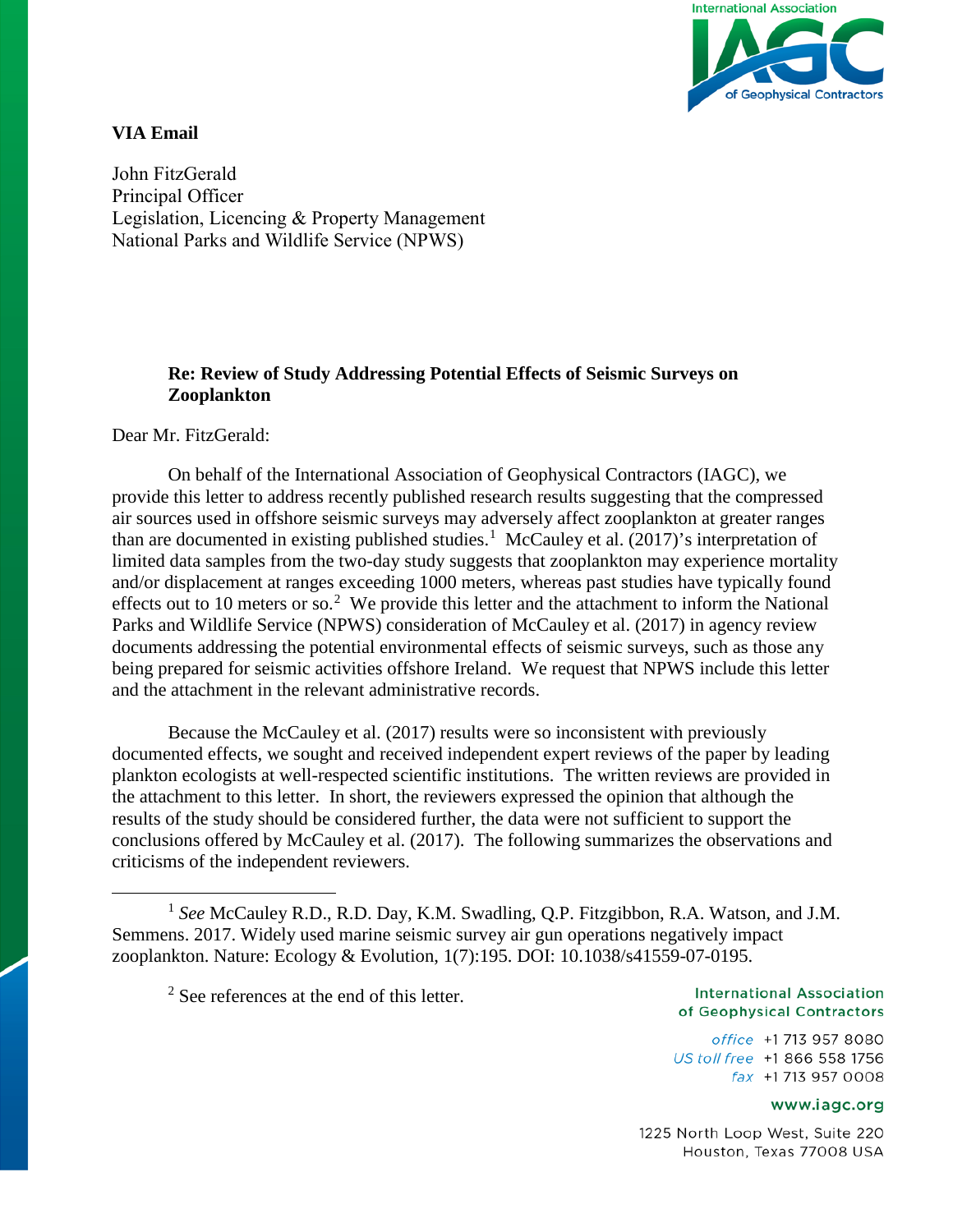1. The sample size was inadequate. McCauley et al. (2017) relies upon a control and experimental sample each day on two consecutive days. The fact that the zooplankton density on Day 2 was two orders of magnitude lower (or 1% of) than the densities on Day 1 illustrates the patchy nature of zooplankton distribution. This large disparity of sample sizes on Days 1 and 2 caused the authors to adopt ratio values for the statistical analysis instead of using the raw data. More than half of the samples had zero animals in the net tows, and the samples had to be omitted from the analysis. Additionally, the CTD (conductivity, temperature, depth) profiles on the two days indicated differences in salinity and tide height between the two sets of samples, associated with different species communities and different animal densities on the two days. Moreover, Day 1 and Day 2 results should not have been pooled.

2. Water column movement data were insufficient to support the contention of a "hole" in the plankton field. The reviewers found the single measurement of water column movement to be insufficient. Samples at multiple depths and multiple times should have been taken in order to account for effects of tidal differences and drag from the water-seabed interface in the shallow waters of the test environment. As a result, the reviewers found the laborious attempts to reconstruct the movement of the water mass sampled by the acoustics, and to infer a "hole" in the plankton, to be implausible and insufficient to substantiate claims of effects out to 1 km or more. In other words, the independent reviewers found the presumption of the water moving uniformly at one speed and direction at all depths to be incorrect and, therefore, the "corrected" positions of the acoustic samples were not accurate.

3. Towed net and acoustic survey data disagree regarding zooplankton class size. The independent reviews explain that the acoustic frequency used in the sonar sampling (120 kHz) could not detect the copepods or similar sized zooplankton that were found in the net tows. Conversely, larger adult krill, small fish larvae, and larger classes that were detected by the sonar were not found in the net tows. McCauley et al. (2017) suggested that these large species may not have been present in the water or were able to swim strongly enough to avoid the nets. However, if that were the case, then any larger species that were killed by the sound source (and thus unable to swim away from the nets) would have been found in the nets. But no dead individuals of the large species detected by the sonar were found in the nets after sound exposure.

4. Did the acoustic "hole" indicate dead zooplankton or zooplankton that had swum to the bottom, just 10 meters away? The stronger swimming abilities of larger zooplankton species support the notion that those species were able to swim downward in response to the seismic sound, creating the acoustic appearance of having left but in fact having only exhibited a temporary minor behavioral avoidance response common in zooplankton as predator avoidance behavior. The reviewers noted the presence of a dense acoustic scattering layer in the "after exposure" figures in McCauley et al. (2017) and suggested that this might be the larger krill that were not observed in the upper water column.

5. Bottom sampling should have been conducted. The reviewers suggested that McCauley et al. (2017) should have collected bottom samples, which would have addressed the questions of whether the large zooplankton were present, whether they had been killed and sunk to the bottom, or whether they actively swam to the bottom.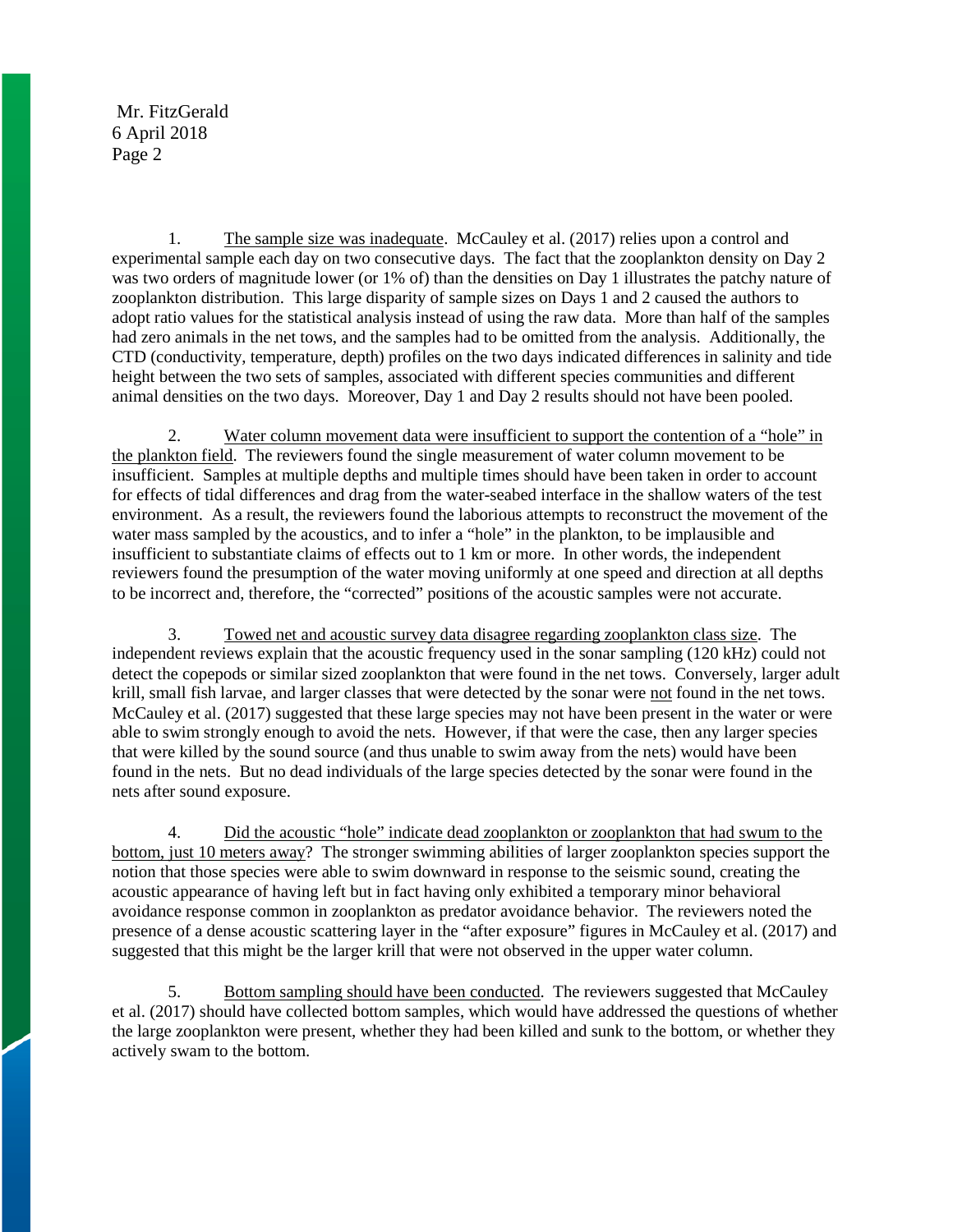6. The wrong size nets were used and were not towed correctly. The reviewers noted that the small mesh size and small opening of the bongo nets used in this study were inadequate for sampling the larger zooplankton imaged by the acoustics. The reviewers noted that the angled tow at inconsistent speeds may have led to different sample sizes collected by different tows, and mortality could have been induced at the cod end of the net due to "packing" of plankton in the larger sample sizes. One reviewer also noted that fine mesh nets like the ones used in the study can clog with phytoplankton and "reject" zooplankton through part of the tow due to the clog of phytoplankton preventing through-flow. The reviewers suggested that larger nets should have been used, that they should have been towed vertically, and that depth-dependent sampling (*e.g.*, with Nisken, Nansen, Van Dorn, Kimmerer, or similar bottles) should have been used in addition to or instead of nets.

7. There is statistical error in the net tow data. The reviewers questioned the use of each net in a single bongo net tow as a true replicate. The standard procedure would have been to select one of the two nets for quantitative analysis. Had McCauley et al. (2017) followed this standard approach, the statistical sample size would have been lowered from  $N=12$  to  $N=6$ , which would have been inadequate to support the statistical analyses offered by the authors. In other words, all "statistically significant" effects noted by McCauley et al. (2017) for the net samples were likely not statistically significant and therefore would likely not have a negative population effect or significant trophic-level impact.<sup>[3](#page-2-0)</sup>

We have shared these independent reviews with the authors of the McCauley et al. (2017) paper, and those authors have concurred with many of the shortcomings identified by the reviewers. Sponsors are planning follow-up research to further investigate the results reported in McCauley et al. (2017). We expect that those sponsors will collaborate with the McCauley et al. (2017) authors as they undertake that work.

In sum, it is clear that far too much weight has been given by some organizations to the results of McCauley et al. (2017), which purport to show patterns and trends that do not actually exist in the data. For the reasons identified in the independent peer reviews, as summarized above and provided in the attachment, the results presented by McCauley et al. (2017), respectfully, are of questionable scientific merit and, accordingly, must be subjected to more rigorous scientific study before being accepted as the "best available science" regarding the potential effects of seismic sound on zooplankton. Existing published studies demonstrating that any seismic effects on zooplankton occur only to tens of meters remain the best available science

<span id="page-2-0"></span> $3$  Consistent with the observations of the independent reviewers, McCauley et al. (2017) notes that there were plausible alternative explanations for both the net samples and acoustic samples, such as the nets not being towed at an even speed and "back-flushing," nets not capturing the species that would show up in the acoustic data, animal behavioral response to the acoustic passes that would create the appearance of animals having "disappeared," and, most importantly, natural fluctuations in the distribution and abundance of the zooplankton at the study site.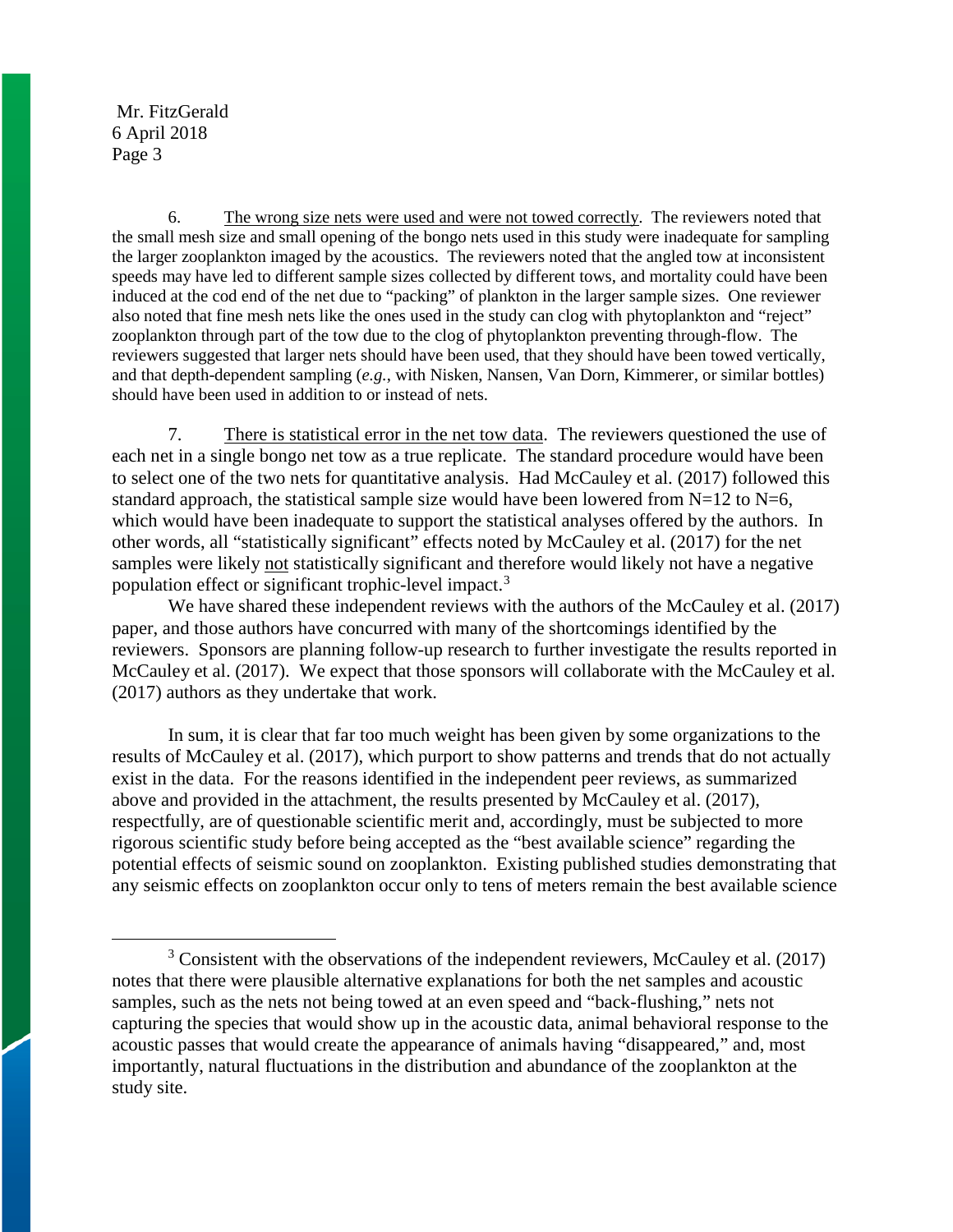until the novel and seriously flawed preliminary study by McCauley et al. (2017) can be properly replicated.

Finally, we recommend that NPWS also consider a recent modeling study conducted by the Australian Commonwealth Scientific and Industrial Research Organization ("CSIRO"), which modeled the effect proposed by McCauley et al. (2017) in the context of ocean ecosystem dynamics and zooplankton population dynamics.<sup>[4](#page-3-0)</sup> The CSIRO report found that even if the full effect claimed by McCauley et al. (2017) did in fact exist, plankton abundance would not be adversely affected—even in areas of intensive seismic surveys—due to the extensive movements of water masses carrying plankton through survey areas and the rapid reproductive cycle and high reproductive potential characteristics of planktonic organisms.<sup>[5](#page-3-1)</sup> In other words, the purported findings of McCauley et al. (2017) are of no ecological consequence, given the life history parameters of plankton.

Thank you for considering this information. Should you have any questions, please do not hesitate to contact Dustin Van Liew [\(dustin.vanliew@iagc.org\)](mailto:dustin.vanliew@iagc.org).

Sincerely,

 $\overline{a}$ 

Dustin Van Liew International Association of Geophysical Contractors Vice President – Regulatory & Governmental Affairs

[https://publications.csiro.au/rpr/download?pid=csiro:EP175084&dsid=DS1.](https://publications.csiro.au/rpr/download?pid=csiro:EP175084&dsid=DS1)

<span id="page-3-1"></span><sup>5</sup> Planktonic species are considered highly "r" selected, with high rates of density dependent and density independent mortality, countered by high replacement capacity.

<span id="page-3-0"></span><sup>4</sup> Richardson A.J., R.J. Matear, and A. Lenton. 2017. Potential impacts on zooplankton of seismic surveys. CSIRO, Australia. 34 pp.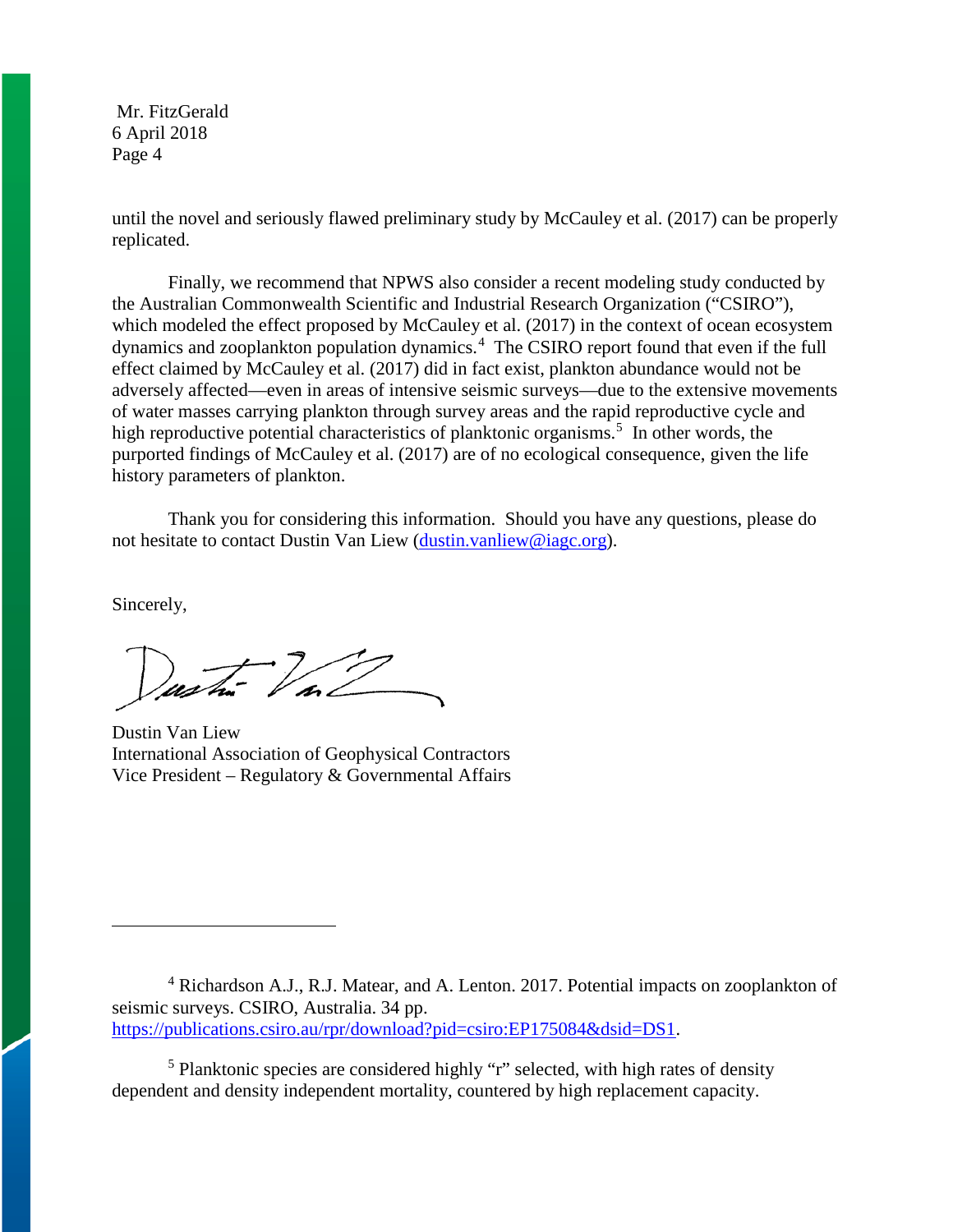#### **REFERENCES**

- Booman, C. *et al*. 1996. Effekter av luftkanonskyting på egg, larver og yngel. Undersøkelser ved Havforskningsinstituttet og Zoologisk laboratorium [Effects of airgun pulses on eggs, larvae and fry]. *Fisken og Havet* 1996:3. Norwegian with English Summary.
- Dalen, J. and G.M. Knutsen. 1987. Scaring effects in fish and harmful effects on eggs, larvae and fry by offshore seismic explorations. In: Merklinger, H.M., ed. Progress in underwater acoustics. London: Plenum Press. Pp. 93-102.
- Day, R. D. *et al*. 2016. Assessing the Impact of Marine Seismic Surveys on Southeast Australian Scallop and Lobster Fisheries Final Report 2012-008-DLD (FRDC, 2016). [http://frdc.com.au/research/final-reports/Pages/2012-008-DLD.aspx.](http://frdc.com.au/research/final-reports/Pages/2012-008-DLD.aspx)
- Kostyuchenko, L. P. 1971. Effects of elastic waves generated in marine seismic prospecting on fish eggs in the Black Sea. Hydrobiol. J. 9, 45-48.
- McCauley, R. D. in Environmental Implications of Offshore Oil and Gas Development in Australia: The Findings of an Independent Scientific Review (eds. Swan, J. M., Neff, J. M. & Young P. C.) 19–122 (APPEA, 1994).
- McCauley, R.D. *et al*. 2008. Impacts of seismic survey pass-bys on fish and zooplankton, Scott Reef Lagoon, Western Australia: Full report of Curtin University findings. Center for Marine Science and Technology, Curtin University, Perth WA. 92 pp. CMST Report 2008-32.
- Nedelec, S.L. *et al*. 2014. Anthropogenic noise playback impairs embryonic development and increases mortality in a marine invertebrate. Nature Communications: SCIENTIFIC REPORTS | 4 : 5891 | DOI: 10.1038/srep05891. [www.nature.com/scientificreports//](http://www.nature.com/scientificreports/).
- Payne, J. F. 2004. Potential Effect of Seismic Surveys on Fish Eggs, Larvae and Zooplankton. Canadian Science Advisory Secretariat (CSAS/CSSC), Fisheries and Oceans Canada. ISSN 1499-3848. [http://www.dfo-mpo.gc.ca/csas/.](http://www.dfo-mpo.gc.ca/csas/) 16 pp.
- Payne, J. F. *et al*. 2009. Potential Effects of Seismic Airgun Discharges on Monkfish Eggs (*Lophius americanus*) and Larvae. Environmental Studies Research Funds Report No.170. July 2009. Science Branch, Fisheries and Oceans Canada, PO Box 5667, St. John's, NL A1C 5X1, Canada. 32+ pp.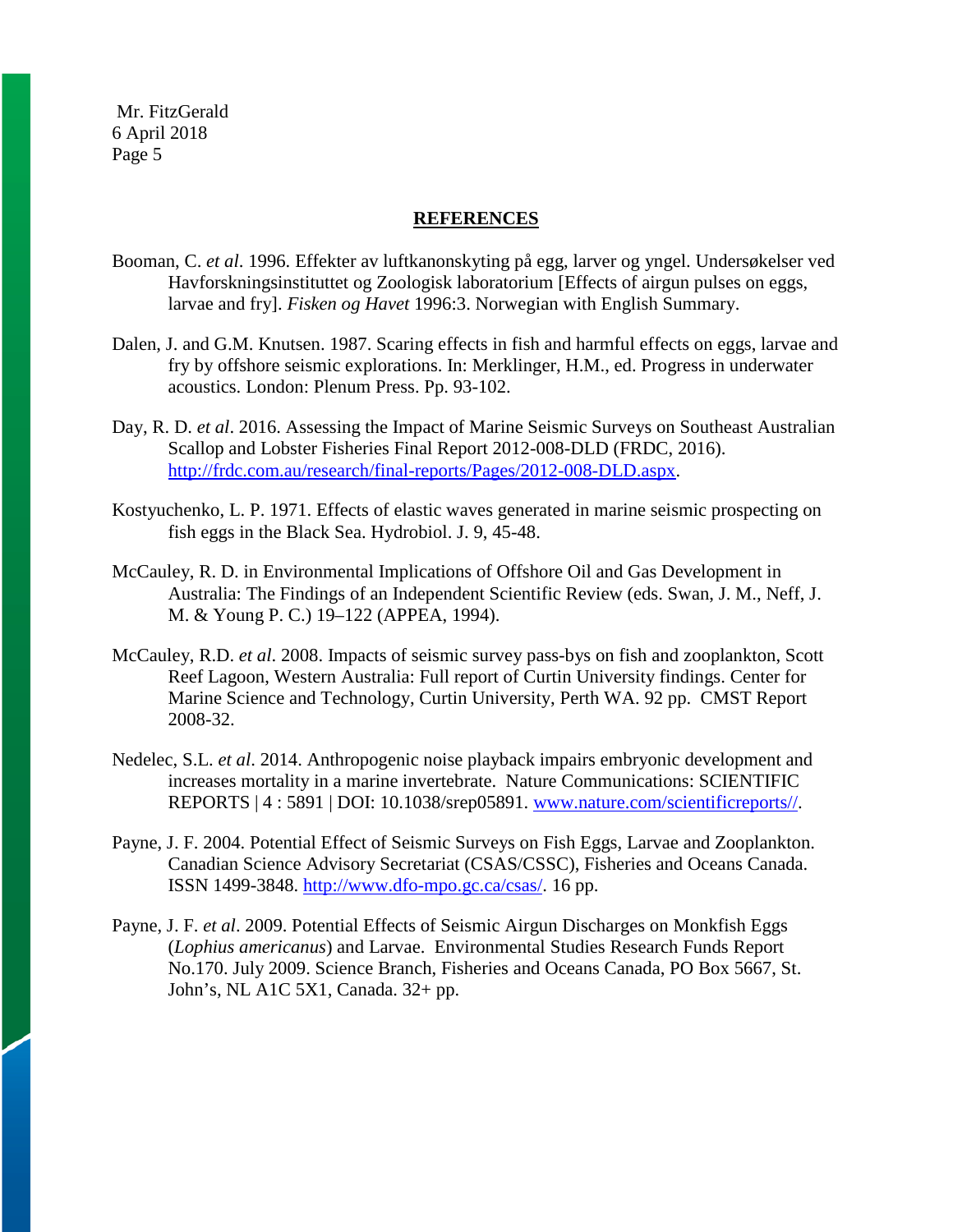- Saetre, R. and Ona, E. 1996. Seismiske undersøkelser og skader på fiskeegg og -larver en vurdering av mulige effekter pa bestandsniv. [Seismic investigations and damages on fish eggs and larvae; an evaluation of possible effects on stock level]. *Fisken og Havet* 1996:1-17, 1-8. Norwegian with English summary.
- Shelley, K. 2011. Reanalysis of "Investigation of the Potential Effects of Low Frequency Sonar Signals on Survival, Development, and Behavior [sic] of Fish Larvae and Juveniles" by Jørgensen et al. Memorandum in support of the decisional record for the Biological Opinion on the US Navy 2010-2015 Keyport Range Complex Extension (FWS #13410- 2009-F-0082). Memorandum for the Decisional Record, 31 May 2011. US Fish and Wildlife Service, Lacey WA. 4 pp.
- Stanley, J.A. *et al*. 2011. Behavioural Response Thresholds in New Zealand Crab Megalopae to Ambient Underwater Sound. PLoS ONE 6(12): e28572. doi:10.1371/journal.pone.0028572.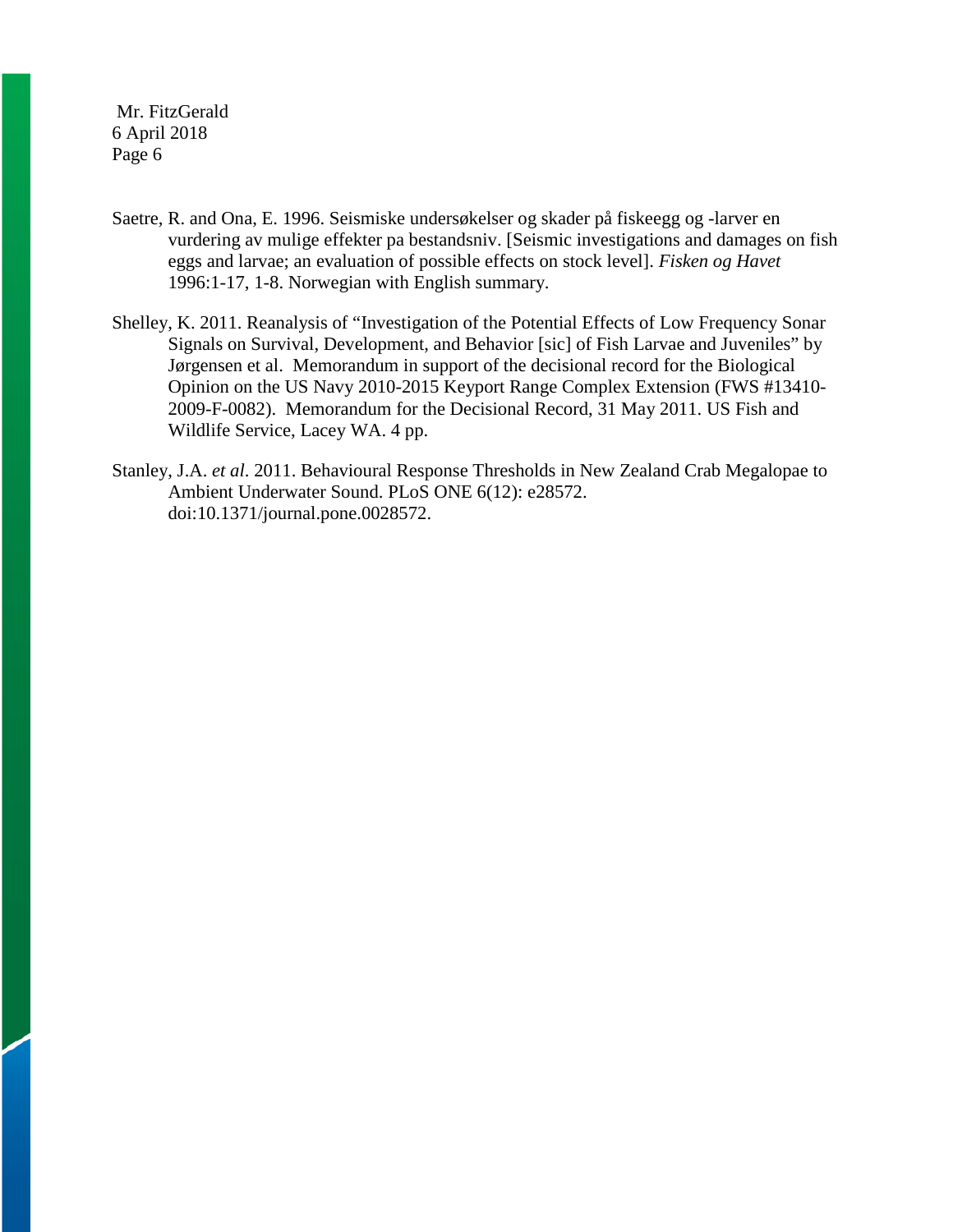# ATTACHMENT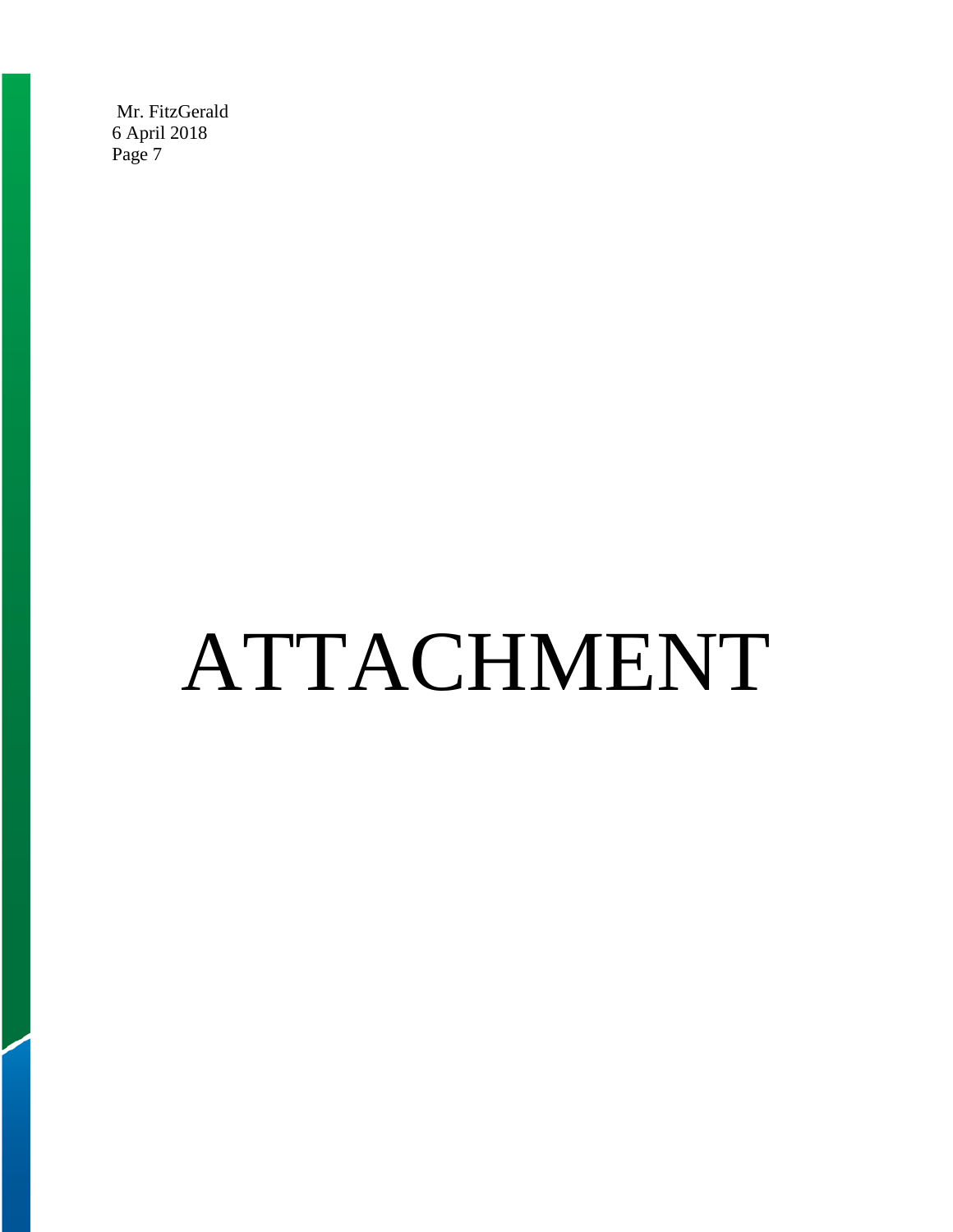# **Reviewers 1 & 2**

# **APPENDIX: Detailed review of McCauley Paper**

This study was conducted in shallow water (34-36m) over two days during March 2015. Duplicate vertical bongo net tows (0.75 m dia, 200 um mesh) were conducted from the seabed to the surface at three distances (0, 250, 800m) from the airgun deployment site. These produced n=12 samples per day. Zooplankton taxonomic composition and abundance were determined from analysis of the net samples. A neutral red stain was used on the first two cod ends from each site to assess the presence of dead copepods. The methodology followed Elliot and Tang (2009). A down-looking echosounder (Simrad EK60 120 kHz single-beam) was used to collect pre-airgun  $(\sim 3h)$  and post-airgun  $(\sim 1.5h)$  transects.

The study reported changes in the abundances of zooplankton prior to, and following, airgun deployments, on both days. They showed a similar taxonomic composition during control (pre-) tows on each day. Acoustic backscatter was higher on day 1 (pre-) than on day 2 (pre-). Fish abundances were similar on both days prior to airgun deployments. The pre-/post- comparisons suggested declines in 58% of zooplankton taxa after airgun exposure. This analysis was based on all ranges (pooled over 0 , 250, 800 m ranges). They did assess the range at which reductions were not significant (for copepods and cladoerans, which amounted to 86% of all taxa), and these were  $973 - 1119$  m. Vital staining indicated more dead animals of all taxa with  $2 - 3x$  more dead zooplankton present after airgun deployment compared to contrals at all ranges. Small copepod taxa (*Acartia tranteri*, *Oithona* spp.) dominated the dead category. There was a non-significant trend of decreasing ratios of dead/total copepods. All postdeployment euphausiids were reported to be dead.

The authors hypothesize that the impact of the airguns was to shake and thereby damage sensory hairs and tissues on zooplankton rendering them dead, or disabled and impaired in sensory ability. This would make them more vulnerable to predation and unable to maintain normal posture and orientation. The hole observed in the echogram was suggested to be a consequence of changes in the orientation of individuals towards a more random distribution relative to the echosounder.

There was no change in the abundance of fish targets pre- and post-deployment but more fish were swimming higher in the water column on day 2 prior to deployment. Juvenile fish sampled by the net were more abundant at 0 and 250 m range prior to deployment and more abundant post deployment at 800 m on day 1. No juvenile fish were collected on day 1 prior to, or after the deployment.

## Wavelengths of sound used vs size of zooplankton

Sizes of animals are not provided; however, a 120 kHz echosounder would be able to detect a target with a minimum size of about  $0.01 \text{ m} (= 10 \text{ mm})$ . Given that the majority of zooplankton in their samples were smaller than this size, the use of a higher frequency is likely warranted.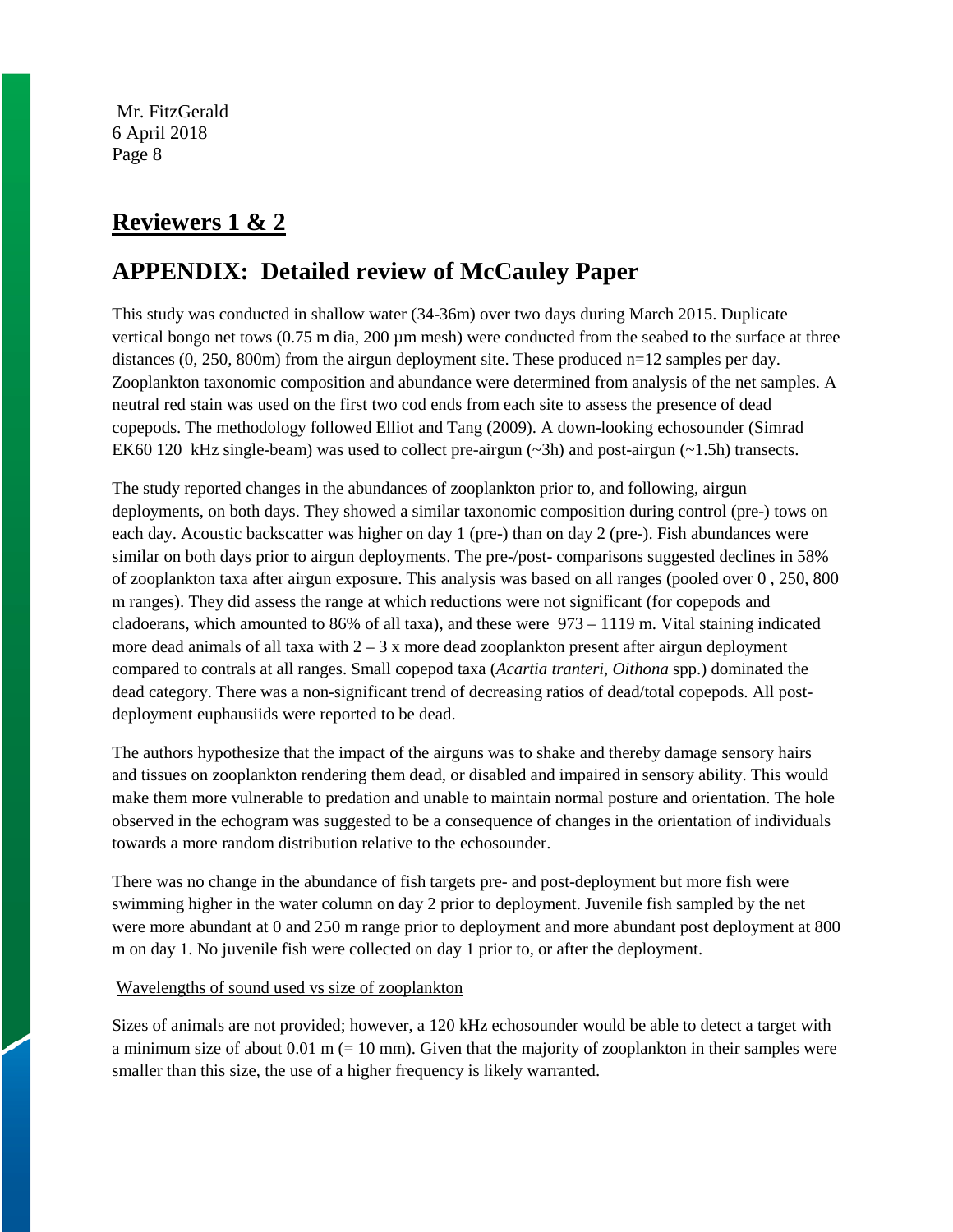#### Gear used

The use of each net in a single bongo net tow as a true replicate is questionable. Typically one, or the other net is selected for quantitative analysis . Using both nets as replicates with the same power as from individual tows is suggestive of pseudoreplication. Consequently, their statistical power was really based on n=6 rather than n=12.

#### Why weren't adult euphausiids detected?

The absence of adult euphausiids (*Nyctiphanes australis*) in their samples can be explained by two potential factors: (1) only larvae were present at the time; or (2) adults were present but they avoided the bongo nets. The authors speculated that the absence of adults was due to their low  $(0.25 \text{m s}^{-1})$  tow speeds. It is possible that the population was dominated by juveniles at the time of sampling. Young et al. (1993) sampled *N. australis* off eastern Tasmania and found that the population was dominated by juveniles though the proportion of adults increased during the austral spring and autumn (March – May). McCauley et al. (2017) sampled off southern Tasmania during Autumn so there was temporal match, though not a spatial one. Rich and Hosie (1982) found adult *N. australis* (defined as >11 mm TL) present in the waters off south-eastern Tasmania during March, though the largest adults present at that time (16 mm) were smaller than during other months (up to 20 mm).

Avoidance of the bongo net is a potential explanation for the absence of adults in the samples. Ritz and Hosie (1982) found that an unencased, high-speed plankton net with 250  $\mu$ m mesh, was effective at sampling all stages of *N. australis* (except the smallest) in waters off south-east Tasmania. However, if the airgun discharge resulted in mortality or sublethal incapacitation of adult euphausiids, then adults should have been present in the post-discharge plankton samples.

## Which taxa were affected?

If airgun discharge resulted in mortality or incapacitation of zooplankton, then one would expect to have reduced avoidance of the net following deployment and a hypothesized consequence would be that abundances would be similar to, or higher in post-deployment samples relative to controls within either day. When the three most abundant groups of zooplankton are considered, this hypothesis is not supported except in one comparison.

## *Copepods (All Taxa)*

|  |  | 0 m Range 250 m Range 800 m Range |                                  |  |     |
|--|--|-----------------------------------|----------------------------------|--|-----|
|  |  |                                   | Pre- Post- Pre- Post- Pre- Post- |  |     |
|  |  |                                   | Day 1 1484 476 1240 643 1826 715 |  |     |
|  |  |                                   | Day 2 185 167 120 92 44          |  | 235 |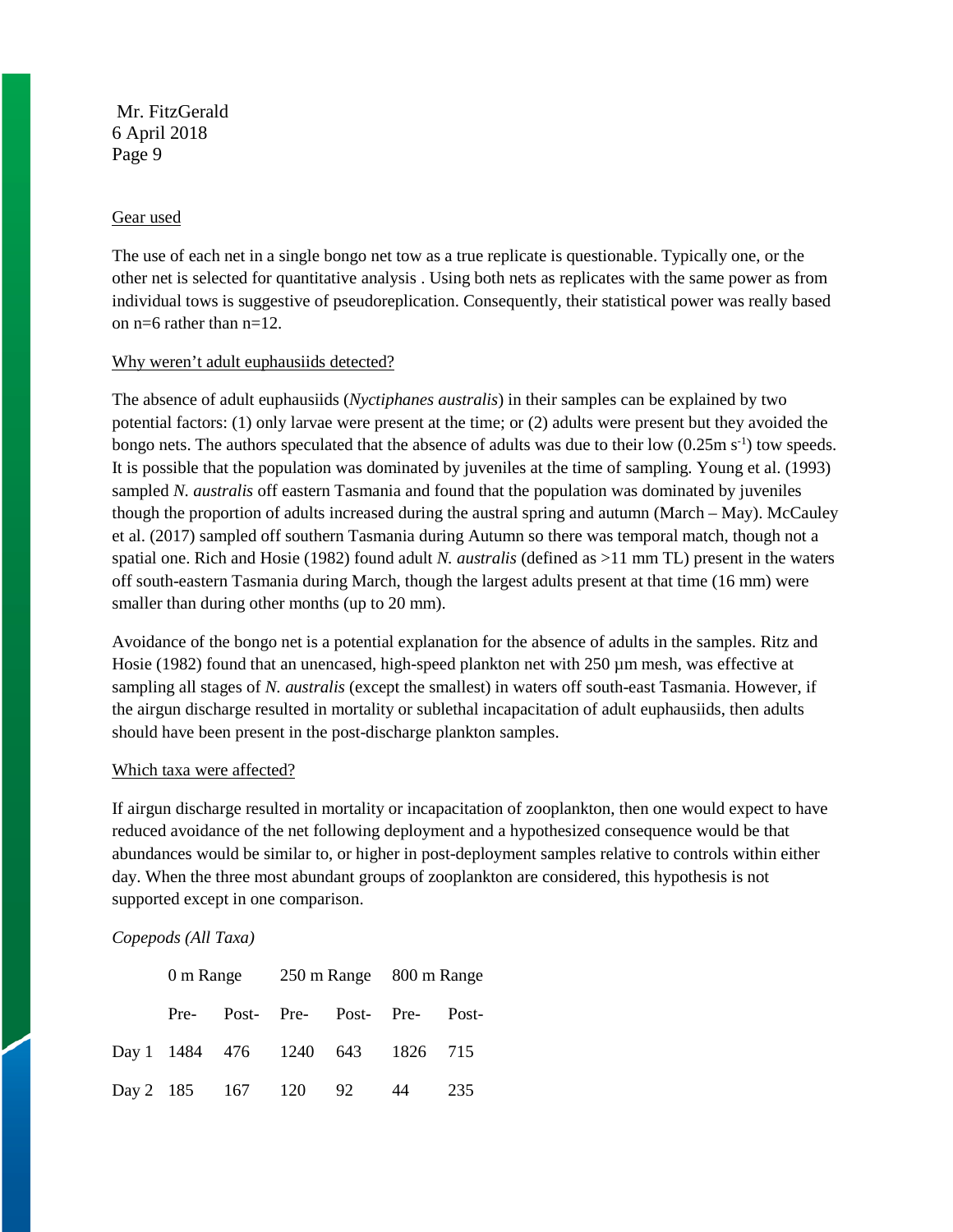This hypothesis was supported by only the day 2 samples at 800m range.

## *Cladocerans (All Taxa)*

|      |  | 0 m Range 250 m Range 800 m Range |  |  |  |
|------|--|-----------------------------------|--|--|--|
| Pre- |  | Post- Pre- Post- Pre- Post-       |  |  |  |
|      |  | Day 1 245 186 328 164 385 126     |  |  |  |
|      |  | Day 2 42 12 20 11 11 41           |  |  |  |

This hypothesis was supported by only the day 2 samples at 800m range.

# *Euphausiids (All stages)*

|  |                   | 0 m Range 250 m Range 800 m Range |  |                                  |      |
|--|-------------------|-----------------------------------|--|----------------------------------|------|
|  |                   |                                   |  | Pre- Post- Pre- Post- Pre- Post- |      |
|  |                   |                                   |  | Day 1 68 21 105 17 83 28         |      |
|  | Day 2 15 5 14 0 3 |                                   |  |                                  | - 22 |

This hypothesis was supported by only the day 2 samples at 800m range.

Airguns should not have had an impact on the sampled abundances of taxa that were not mobile or possessed limited mobility. Eggs and egg masses, appendicularia, and the dinoflagellate *Noctiluca scintilans* fall into this category. If similar water masses were sampled pre- and post-deployment, then the abundances should be similar in corresponding net tows.

#### *Appendicularia*

|  |  | 0 m Range 250 m Range 800 m Range |  |  |  |
|--|--|-----------------------------------|--|--|--|
|  |  | Pre- Post- Pre- Post- Pre- Post-  |  |  |  |
|  |  | Day 1 72 43 99 24 177 53          |  |  |  |
|  |  | Day 2 19 7 16 6 5 27              |  |  |  |

This hypothesis is not supported by any comparisons.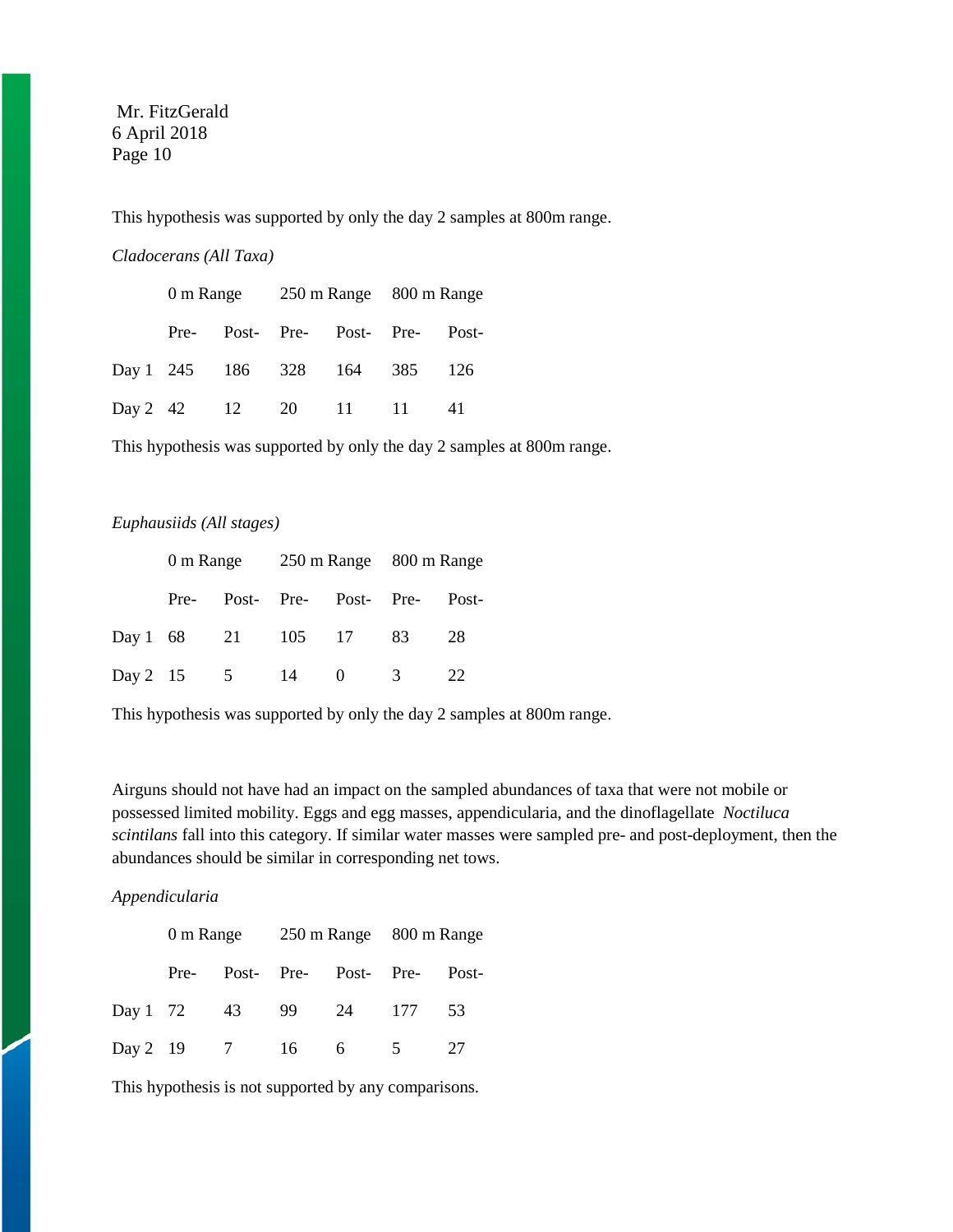## *Noctiluca scintilans*

|      |  | 0 m Range 250 m Range 800 m Range |  |  |  |
|------|--|-----------------------------------|--|--|--|
| Pre- |  | Post- Pre- Post- Pre- Post-       |  |  |  |
|      |  | Day 1 0 1 0 5 0                   |  |  |  |
|      |  | Day 2 1 0 0 0 0 0                 |  |  |  |

This taxon was present in very low numbers.

#### *Fish eggs and Egg Masses*

|  |  | 0 m Range 250 m Range 800 m Range |  |  |  |
|--|--|-----------------------------------|--|--|--|
|  |  | Pre- Post- Pre- Post- Pre- Post-  |  |  |  |
|  |  | Day 1 6 3 33 10 24 15             |  |  |  |
|  |  | Day 2 9 4 8 3 8 17                |  |  |  |

This hypothesis is not supported by any comparisons.

These comparisons suggest the possibility that the differences in abundance measured at each range on each day were due to factors other than the airguns. If the airguns had a direct impact on the zooplankton assemblage, then the mobile taxa should have been as, or more susceptible to capture by the net after airgun discharge. The generally consistent lower abundances immediately following the discharge either indicate that a different water mass was sampled post deployment in which case patchiness would have been responsible for the lower post-deployment abundances, or the impacted animals were rapidly removed from the water column either by predation, sinking, or a combination of the two processes. The time interval between airgun discharge and the collection of plankton net samples is not provided in either the manuscript or the supplementary material so it is not possible to determine how far apart the events were. A drifter was used to estimate where the deployment site was relative to the plankton net tows; however, the assumption is that the water mass moved as a uniform vertical mass without shear and the drifter (which was drogued at 5m depth) tracked the water mass.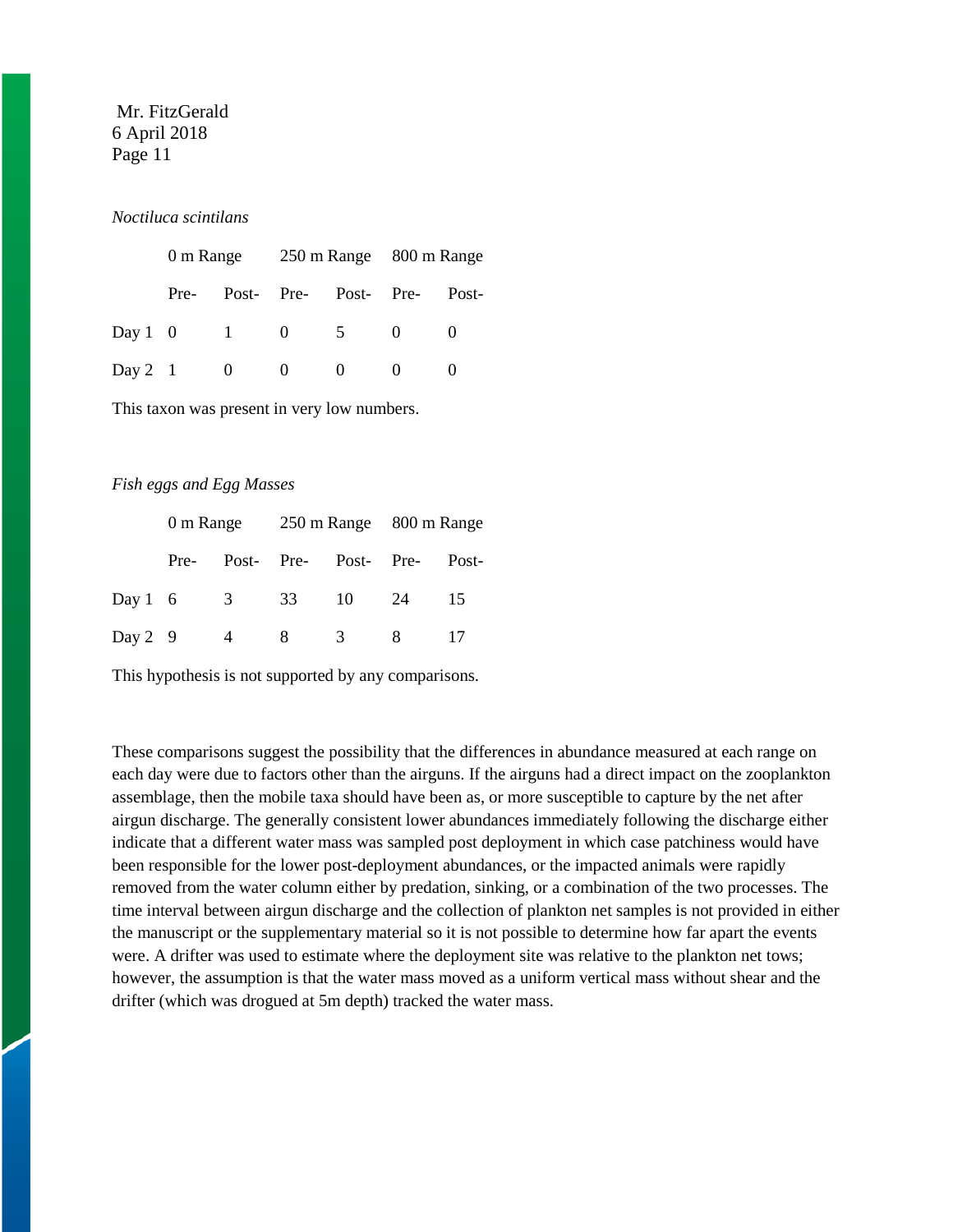#### Use of vital stains to evaluate mortality

The methodology described by Elliot and Tang (2009) requires several safeguards to minimize collection and post-collection mortality. These include limiting the tow velocity to  $\langle 1 \text{ m s}^{-1} \rangle$ ; restricting the tow distance based on a formula that includes the zooplankton abundance; and not rinsing down the net. McCauley et al  $(2017)$  kept their tows to  $0.25 \text{ m s}^{-1}$ . Their tow distances (estimated from Supplementary Table 6 by dividing volumes by  $\pi r^2$  (0.4418 m<sup>2</sup>) were: day 1 control = 55.2m; day 1 active = 52.7m; day 2 control =54.3m; day 2 active = 43.7m. These numbers do not provide any information on each of the three range samples (0 m, 250 m, 800m) so it is not possible to estimate the tow distances corresponding to the 12 tows listed in Supplementary Table 1. Equation (1) from Elliot and Tang (2009) estimates the recommended tow distance (m) as 38200/in situ zooplankton concentration (n m<sup>-3</sup>). The basis of this formula appears to be that the higher the abundances present, the shorter the tow distance in order to minimize mortality due to crowding in the cod end. Using this formula and the total zooplankton abundances provided in Suppl. Table 1 we get the following recommended tow distances.

| Range           | Day 1 Pre | Day 1 Post | Day 2 Pre | Day 2 Post |
|-----------------|-----------|------------|-----------|------------|
| 0 <sub>m</sub>  | 19.7      | 50.4       | 138.7     | 395.8      |
| $250 \text{ m}$ | 20.1      | 42.3       | 208.8     | 304.0      |
| $800 \text{ m}$ | 14.6      | 39.0       | 520.5     | 107.3      |

Based on these numbers, it appears that the tow distances were all within the recommended maxima except on Day 1 prior to the airgun discharges. Assuming that the pre-discharge samples collected on day 1 had resulted in elevated collection mortality due to excessive tow durations, the differences in mortality between pre- and post-sampling on day 1 are likely even more pronounced. No information on how the nets were rinsed is provided, nor is there any information on whether the nets were thoroughly rinsed between samples to purge dead copepods as is recommended in Elliot and Tang (2009).

#### **References**

- Elliot, D.T. and K.W. Tang. 2009. Simple staining method for differentiating live and dead marine zooplankton in field samples. Limnol. Oceanogr. Meth. 7, 585–594.
- McCauley, R.D., R.D. Day, K.M. Swadling, Q.P. Fitzgibbon, R.A. Watson, and J.M. Semmens (2017), Widely used marine seismic survey air gun operations negative impact zooplankton. Nature Ecology and Evolution 1, 1-8.
- Ritz, D.A. and G.W. Hosie. 1982. Production of the Euphausiid Nyctiphanes australis in Storm Bay, South-Eastern Tasmania. Marine Biology, 68: 103 – 108.
- Young, J.W., A.R. Jordan, C. Bobbi, R.E. Johannes, K. Haskard, and G. Pullen. 1993. Seasonal and interannual variability in krill (Nyctiphanes australis) stocks and their relationship to the fishery for jack mackerel (Trachurus declivis) off eastern Tasmania, Australia. Marine Biology, 115: 9 – 18.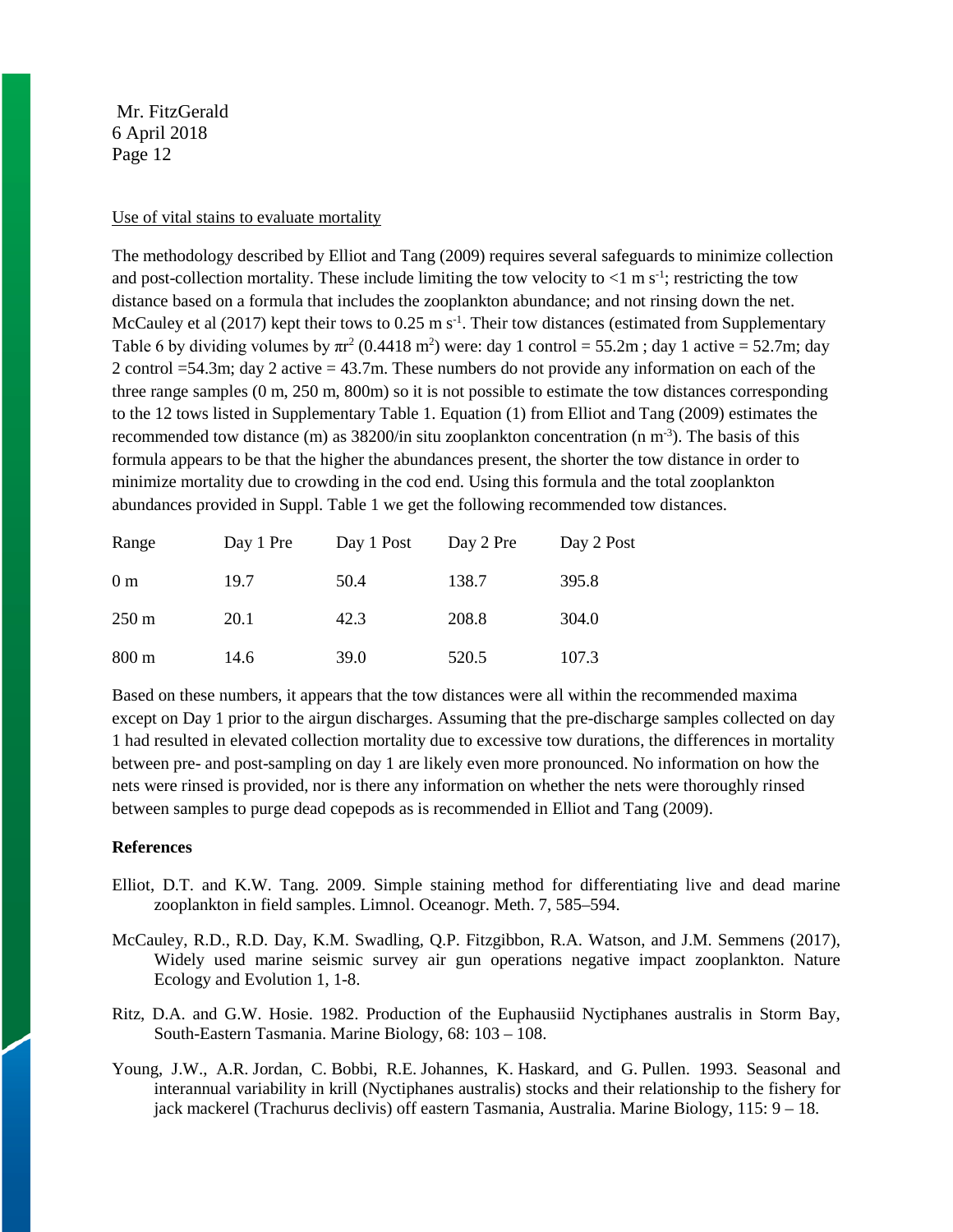# **Reviewer 3**

**McCauley et al. 2017 - Review and recommendations for improvements.**

# **Summary:**

This paper presented a compelling argument that seismic airgun surveys directly impact zooplankton survival to a distance of at least 800 m. The study was not particularly well designed to address the effects of airgun surveys, but the authors made the best of the data they had available. The biggest strength of the dataset was the neutral red dye evidence of significant mortality following the airgun experiment. The biggest flaw was the incomplete assessment of water mass movements before and after the experiments, which complicated interpretation of the data. Their method used to locate the sonar pings which best represented water parcels sampled at different distances from airgun fire, adjusted in time and space for drift, was as well done as could be given the limited water velocity data collected, but could be dramatically improved. Additional issues with the methodology (e.g., a mismatch between zooplankton size ranges ensonified using 120 kHz sonar versus those captured using a vertical net tow protocol) and some choices made during data analysis muddle the results.

## **Specific issues:**

**Sonar:** The "hole" that developed in the sonar backscattering is very good evidence that the airguns elicited a large response by the zooplankton, but it is not sufficient to show mortality. The main issue is that the question "where did the bodies go?" was not addressed, and indeed, a tight, intensified scattering layer seems to have developed deeper in the water column (Figure 4c,d,g) that the authors did not address. That deeper layer may have resulted from a vertical avoidance response (i.e., swimming down) that is a very common zooplankton response to predation threat. Note that the authors suggest that the "hole" could have been an artifact of the sonar interacting with the swimming angle of the zooplankton. During active vertical migrations, such an effect (an apparent disappearance of zooplankton scattering layers) is a well known artifact of acoustic sampling, but such a behavioral change doesn't seem sustainable over the period of time shown, and seems especially unlikely in combination with the appearance of the deeper Sv layer that developed. It seems much more likely that the zooplankton exhibited an escape response, swimming down where they then aggregated closer to the bottom. The shift from the near-surface scattering to the deep scattering probably appeared too quickly for it to be caused by sinking of dead individuals (unless they were all large), but is within the swimming speed of the larger fraction of these zooplankton, which swim strongly. It is notable that the